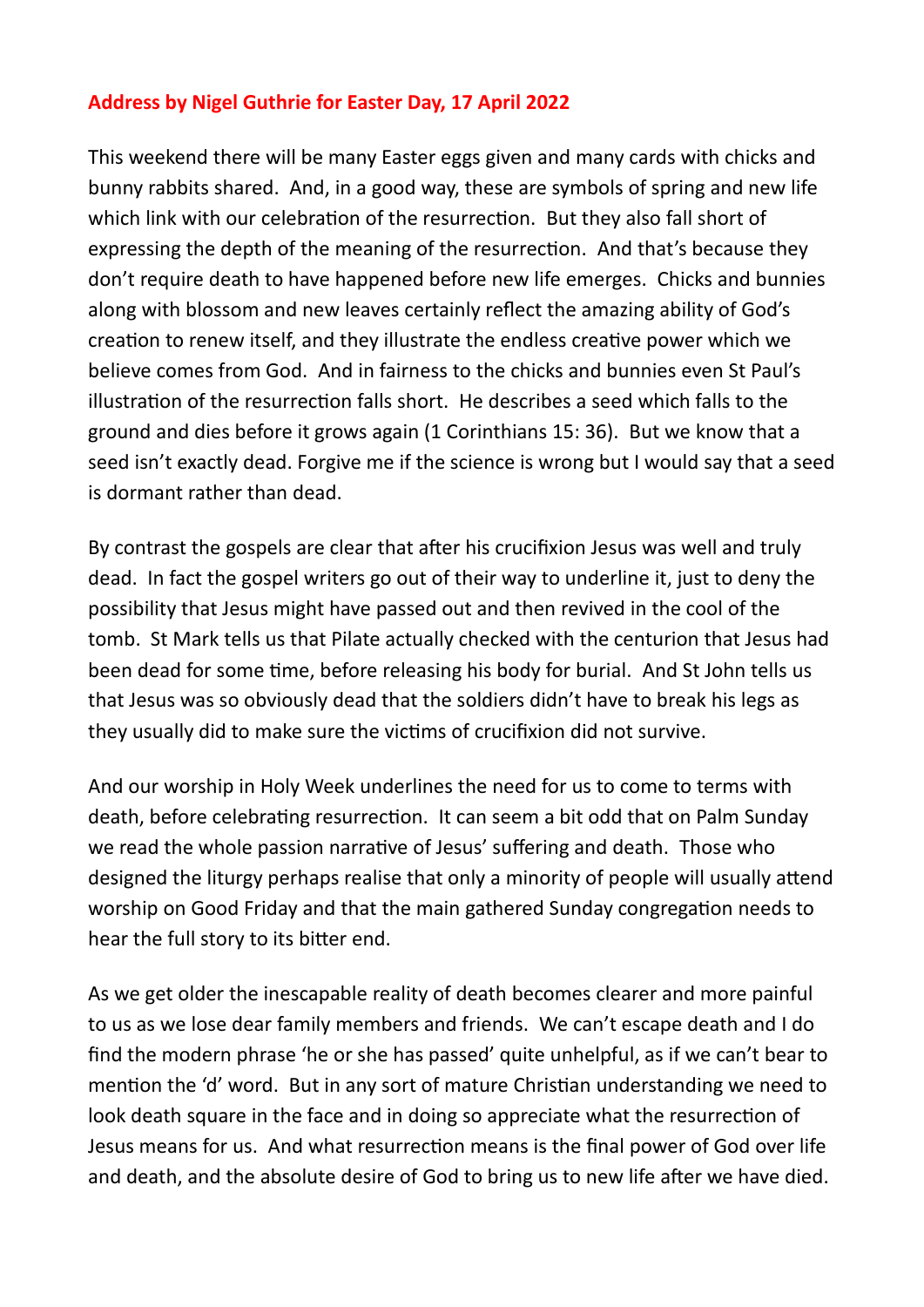Resurrection signifies the passionate love of God for us which transcends even what we know as human love, amazing and wonderful though that can be.

And looking at the world we realise that resurrection cannot happen without death. Think of the environmental crisis we're facing. Without dying to our addiction to fossil fuels and to an ever-growing rate of consumption there is little hope of resurrection for our battered eco-system. Facing up to this death is going to be very challenging indeed, not least because, in political terms, it still doesn't win enough votes.

And in the political sphere too, there needs to be a death to the desire to build empires and dominate others, if peace and prosperity are to grow and flourish. And I'm not just talking about Putin and the present catastrophe in Ukraine. A serious repentance for the evils of our own imperial past is only just seriously underway. I'm not saying it was all bad. Indeed there were many British people who went out with very good intentions. But our past does need to be reassessed and understood differently if we are to find a positive and realistic place in the modern world.

Many dreadful stories have emerged from Ukraine during these past two months and we can see that the suffering, hardship and grief caused by this war of aggression is going to endure for many years to come. So, what does it mean for us to celebrate Easter against such a grim backdrop?

Among the terrible stories of suffering and inhumanity from Ukraine there was a beautiful, heartrending and yet hopeful story that emerged this week. Perhaps it came to your attention, too?

It concerns Sasha Makoviy from Kyiv who was packing her belongings with the sound of bombs falling around her, unsure whether to flee because of the intense danger the situation. Sasha wrote the details of her two-year-old daughter, Vira, on the back of the little girl in case she survived but the rest of her family were killed. She knew that Vira was too young to understand what was happening or even to remember her mother and family in future years. So she wrote the little girl's name and date of birth on her back with a mobile phone number and took a photo, posting it on Instagram in the hope that, if anything happened to them, Vira would be able to find out about her parents and family through social media accounts.